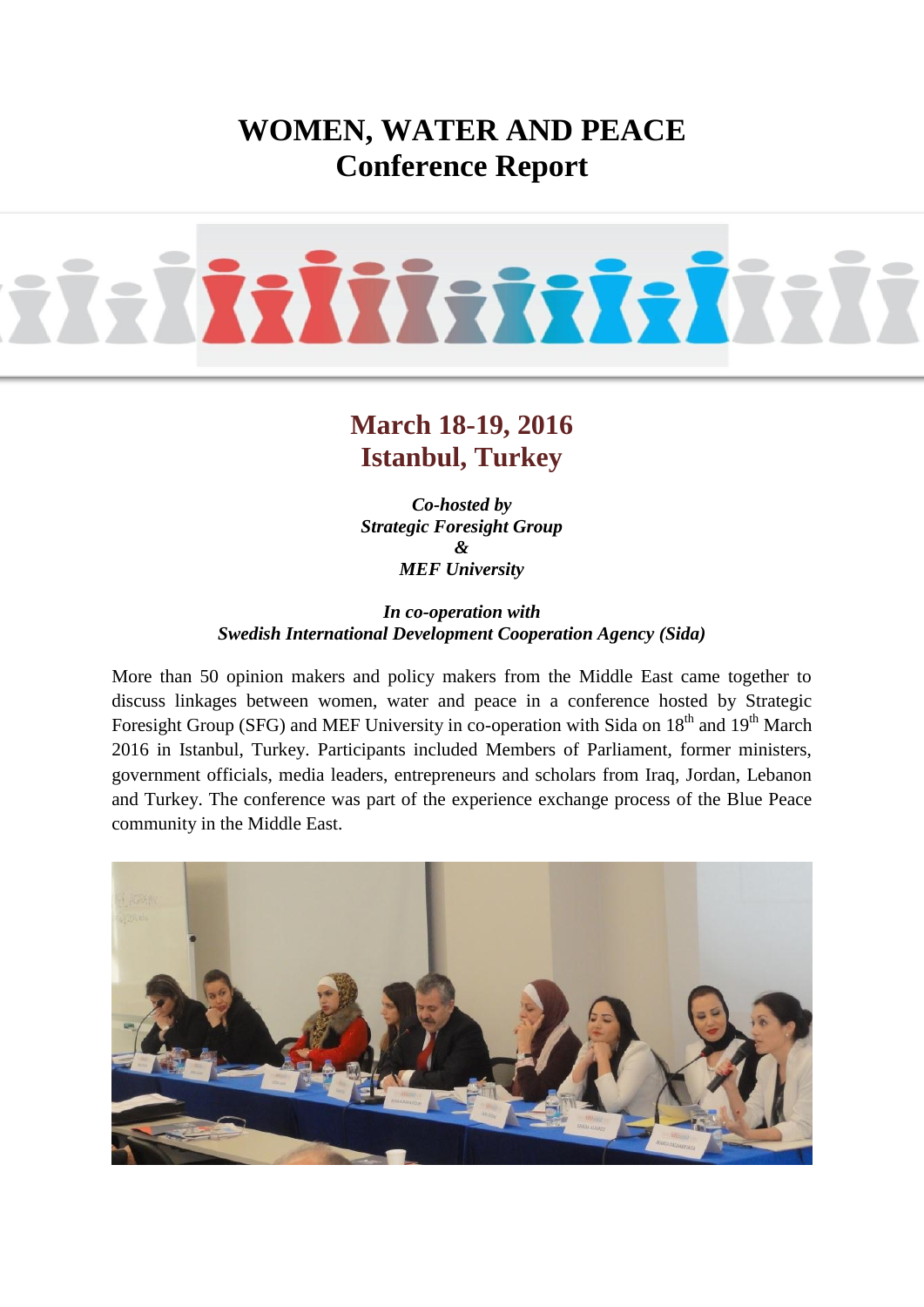The conference took place on the backdrop of serious conflict in the region and the shadow of terror in the host country, Turkey. Only a few days before the meeting, a major terrorist attack took place in Turkey killing several people. Even as the conference was in progress, a terrorist attack took place only a few kilometres away from the conference venue. Nevertheless, all participants arrived in Istanbul as scheduled and participated fully in the seminar. This demonstrates their serious and solemn commitment to the Blue Peace process. It is particularly significant that one of the three members of the high level group of the Blue Peace community had lost his life in a terrorist attack in Beirut. The determination of the community to continue their participation in this process despite these experiences and tragic events in Istanbul is of extraordinary value in the otherwise bleak political environment.

The conference was convened particularly to focus the attention of policy makers to the gender perspective in the region. The role of women in addressing water and peace linkages was discussed by experts and media observers having direct experience of the subject in the presence of senior parliamentarians, government officials and political leaders. The conference was instrumental in linking different levels of policy making structures in the region.

The conference also included a presentation on institutional co-operation in the Nile River Basin as part of exchange of experiences with other parts of the world in collaborative management of shared water resources.



*Opening Plenary: Dr Aysegul Kibaroglu (Turkey), Princess Hayat Arsalan (Lebanon), Hon. Bohar Isa, MP (Iraq), Engr. Maysoon Zoubi (Jordan)*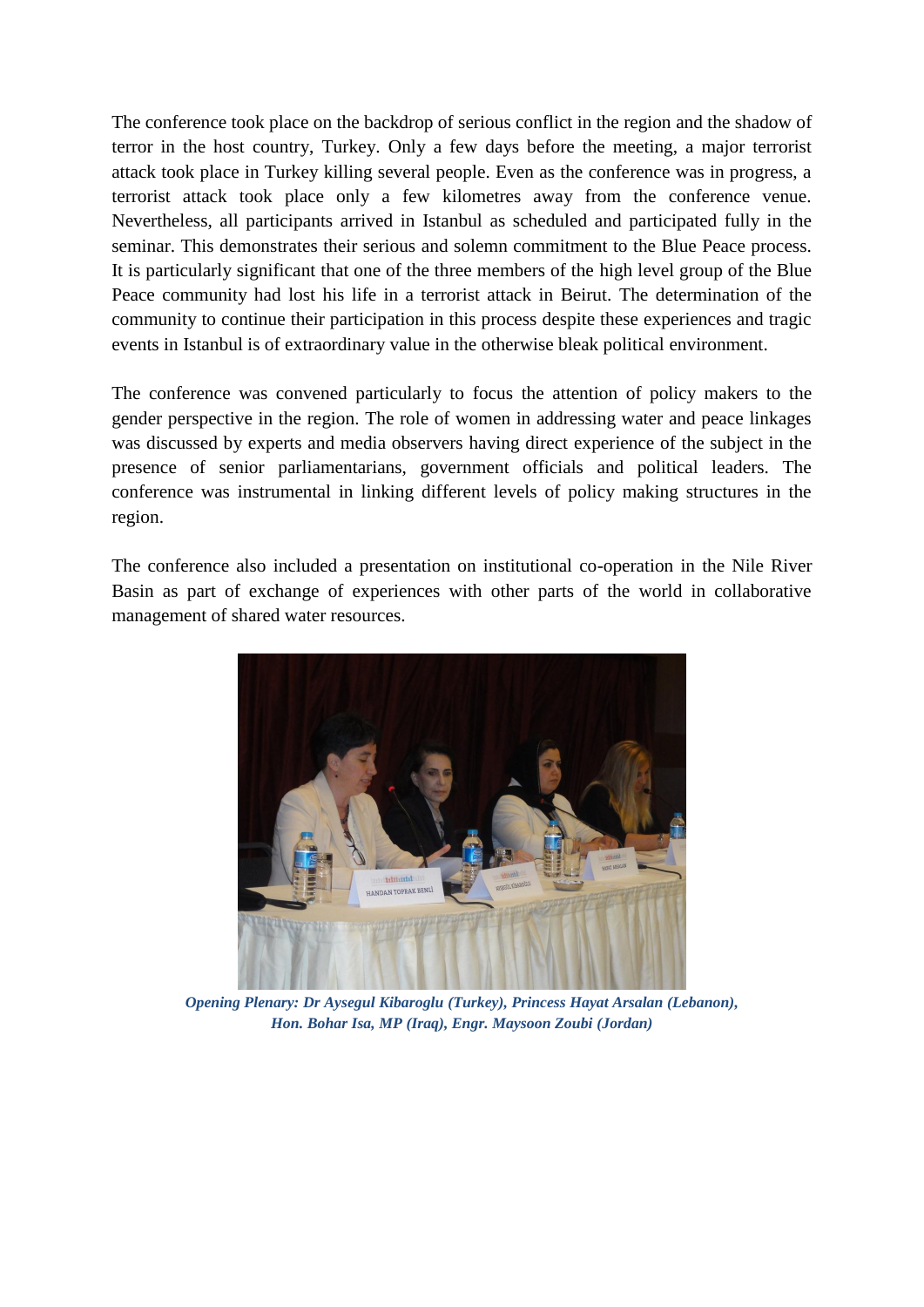## **Perspectives from Sweden**



*Welcome Remarks by Prof Mustafa Kibaroglu, Mr Yasar Yakis and Ms Ulrika Holmstrom* 

In the opening session of the conference, Ms Ulrika Holmstrom, Senior Gender Advisor at Sida, presented the Swedish perspective. With the objective of achieving gender equality, Sweden has launched a feminist foreign policy which emphasises on three Rs – Rights, Representation and Resources. In the context of water and peace, there is a strong need to stress on the rights of women to participate meaningfully in policy-making and peace agreements. Women must be represented in a holistic way in peace negotiations because there are strong links between sustainable peace and inclusion of women. Increasing women's representation in governance, peace building efforts and core economic institutions is vital. Finally, to achieve the goals of more rights and representation for women, women's access to resources must be increased and channelled.

## **Message from Marmara**



## *Micro-level*

Participants brought to attention the role of women in water management for family needs, particularly in light of the refugee crisis in the Middle-East. The increasing influx of refugees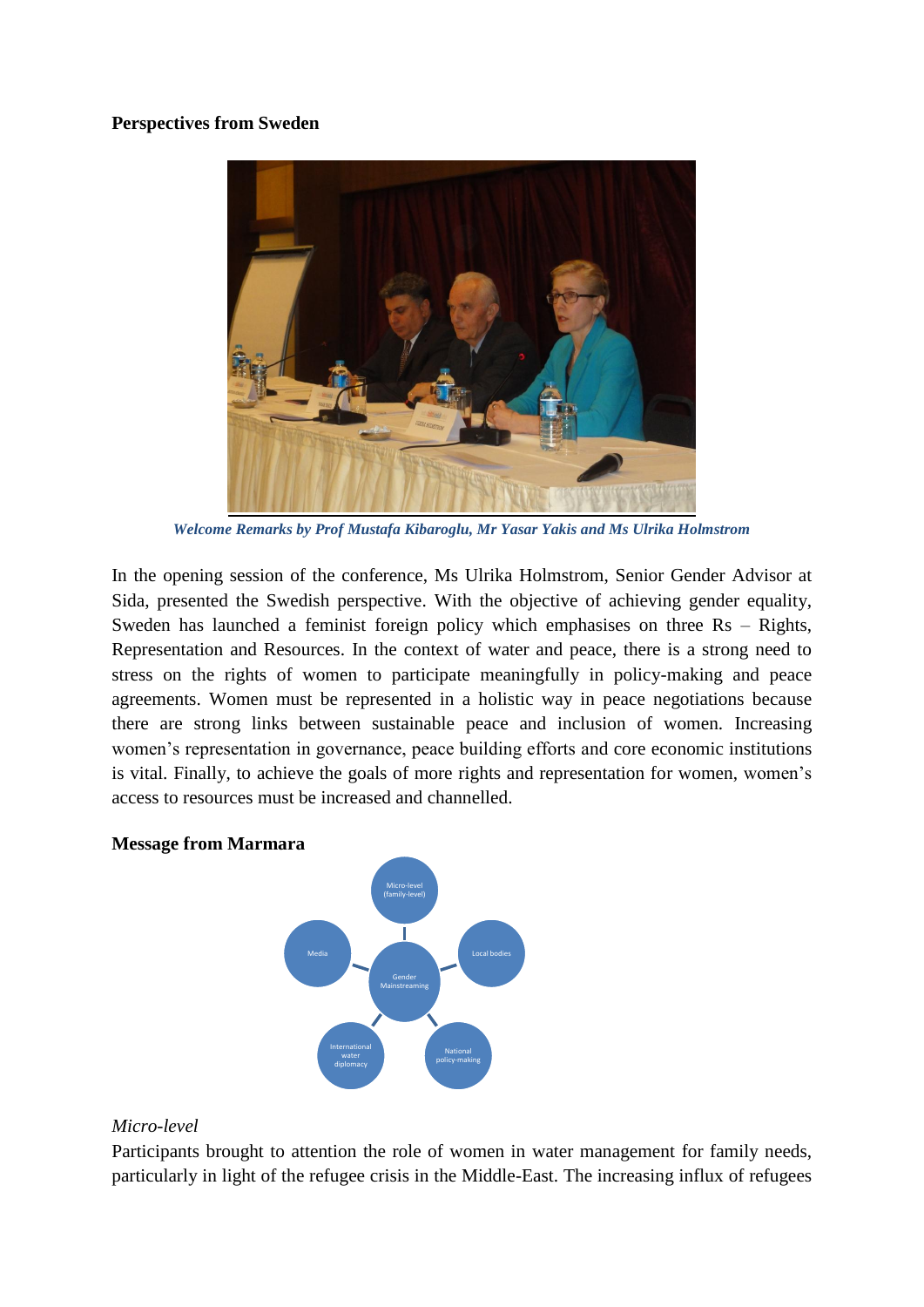has placed a great burden on women managing water both in households in host countries as well as refugee camps. Participants also highlighted that many international organisations and NGOs working with refugees negotiate with the "*shaweesh*" who is the male head of a refugee camp for water related decisions and that women are systemically left out of this process. Women's rights as core users and managers of water cannot be exercised until and unless they are empowered to make decisions related to water management at the domestic level. A positive story of women learning techniques of plumbing to curb water wastage provided the positive dimension. In doing so, not only did the women succeed in saving vast amounts of water but also challenged traditional patriarchal roles that recommended that plumbing is a job reserved for men. This was a significant step towards gender parity in the region using water management as a tool which further underlined the need to increase the participation of women as decision makers at the micro level.



## *Local bodies (Mayors and Municipalities)*

When women are appointed at the local level  $-$  i.e. in municipalities and as mayors, they are quicker to respond to crisis related to issues of water scarcity. An example was given of the case of Yuksekova in Turkey where a newly appointed woman mayor started drilling for water wells within 10 days following protests by women in the region. Time and energy are precious resources lost when basic needs such as water need to be addressed. Often girls are made to walk long distances just to procure drinking water for the family. Non-inclusive policy-making leaving women out of decision making processes increases water scarcity which is further exacerbated by climate change.

## *National Policy-Making*

Several times, decisions taken by women leaders are more favourable to family issues. There is a need for understand what "co-operation" truly means and this can be done only by agenda setting before any situation. It has been seen that having more women at the national policy making level increases multi-stakeholder inclusiveness in policy-making. This is particularly important in light of the fact that almost half of the refugees in the Middle East are women, while about 25% of these women refugees are under 18 years of age. In the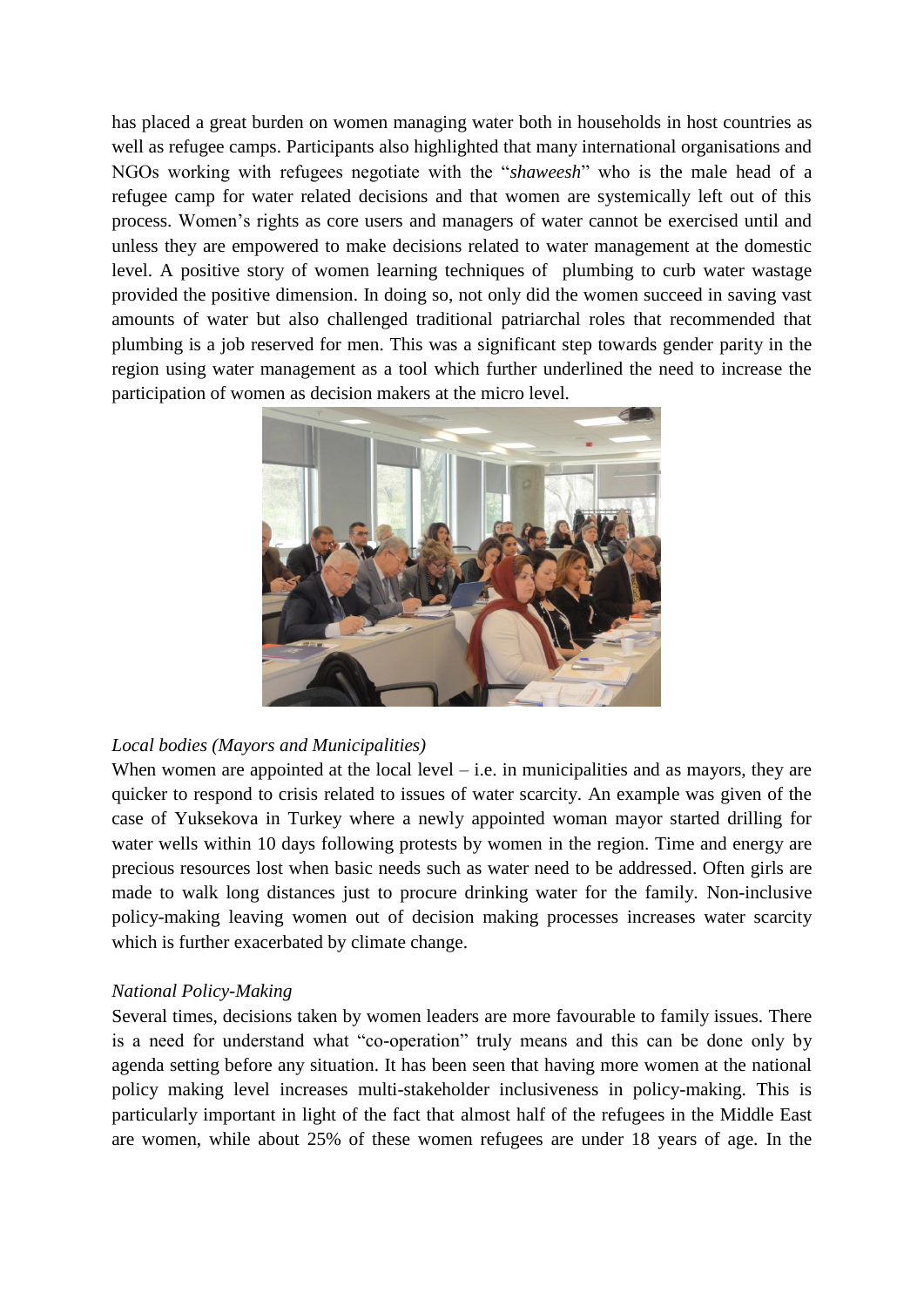Middle-East, women are also often the managers of agricultural water since large number of women work on farms.

## *International Water Diplomacy*

When women negotiate, they focus on building relationships and trust. Which is why, it has been observed that peace agreements are more sustainable when women are included. Making policy changes to mainstream gender concerns at the international level needs cultural acceptance at local levels, for which education is extremely important. An example was given that when a particular ministry appointed 68% women executive bureaucrats, the country was looked at more favourably at the international level. It was also felt that since women are more detail oriented, chances of success of negotiations become higher.

## *Media*

Media can play an important role in gender mainstreaming. On the panel concerning the role of the media, there was complete agreement among all participants that a positive story is much stronger than a negative one and the media should focus on positive stories that realign female roles as heroes rather than victims only. Journalists can take care to use gender neutral language so as to not reinforce traditional gender roles. It is also essential that barriers stopping women from reaching decision making processes in the media are identified, including the need for salary and compensation parity. It was suggested that a 'bio-regional' process led by women could create an effective water management system. Also, the gender angle could help the media to narrow down water and peace linkages. Journalists need training to talk about serious issues such as water and peace and skill building workshops could be used for this purpose.



*Panel on Media: Mr Mehmet Celik (Turkey), Ms Hana Namrouqa (Jordan), Ms Hala Zureiqat (Jordan), Ms Marwa Osman (Lebanon), Mr Michael Young (Lebanon)*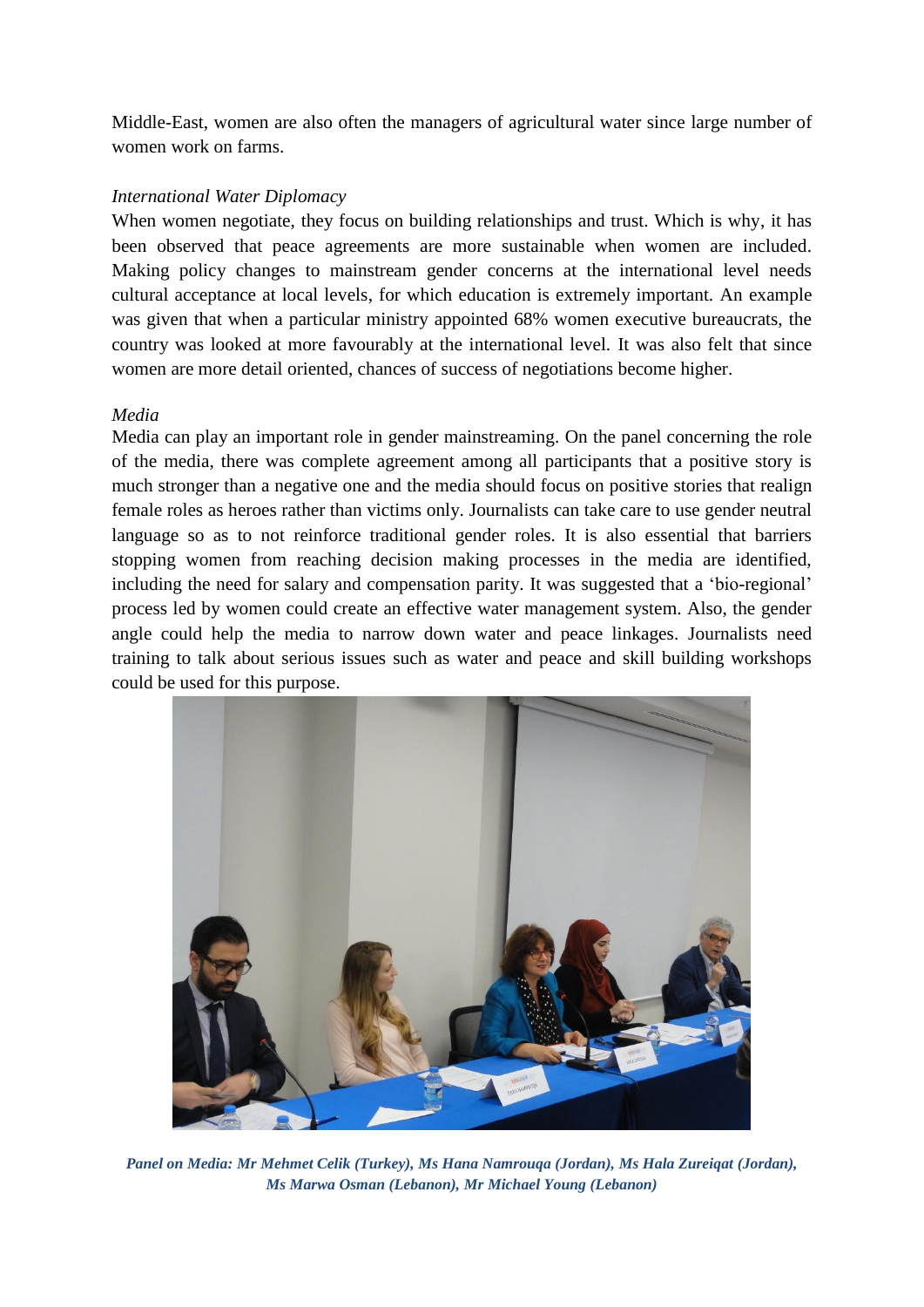## **Lessons from the Nile Basin**

The conference had a session on experience exchange with a presentation on the Nile Basin by John Rao Nyaoro, Executive Director of the Nile Basin Initiative (NBI). He explained that successful trans-boundary cooperation depends on the existence of three critical factors:

- 1. Institutional infrastructure for cooperation
- 2. Stakeholder dialogues at multiple levels
- 3. Personal commitment of the Heads of States and governments.



*Mr John Rao Nyaoro making a presentation on the Nile Basin Initiative*

In addition to the three critical factors mentioned above, it is important to have a mechanism for exchanging technical know-how and developing technical solutions. The involvement of Heads of States is the beginning of finding a solution. However once the Heads of States provide a political direction for grand bargains between the riparian countries, it is the task of the technical teams to convert the vision into a reality.

Normally, the process begins with the emergence of dialogues between stakeholders. However at some stage, the dialogue process must be complemented by the creation of an institutional mechanism. It is not enough for an institution to come into existence. In order to make the process of cooperation substantive and significant, joint technical projects should be launched. When the process reaches this level, it creates a good platform for finding solutions to conflicting interests of the riparian countries. At this stage, there is still risk of conflicts and cooperation having a limited impact due to its technical nature. Once the Heads of Government get involved, the political process is initiated. Once they provide a direction, there must be convergence of political, technical, institutional and multiple stakeholder dialogue processes.

The NBI Executive Director further explained that these three factors had enabled the Nile Basin Initiative to evolve from technical cooperation to strategic and political cooperation. Their latest achievement is an agreement between Heads of States between Ethiopia, Egypt and Sudan in the planning of the Grand Ethiopian Renaissance Dam on a cooperative basis.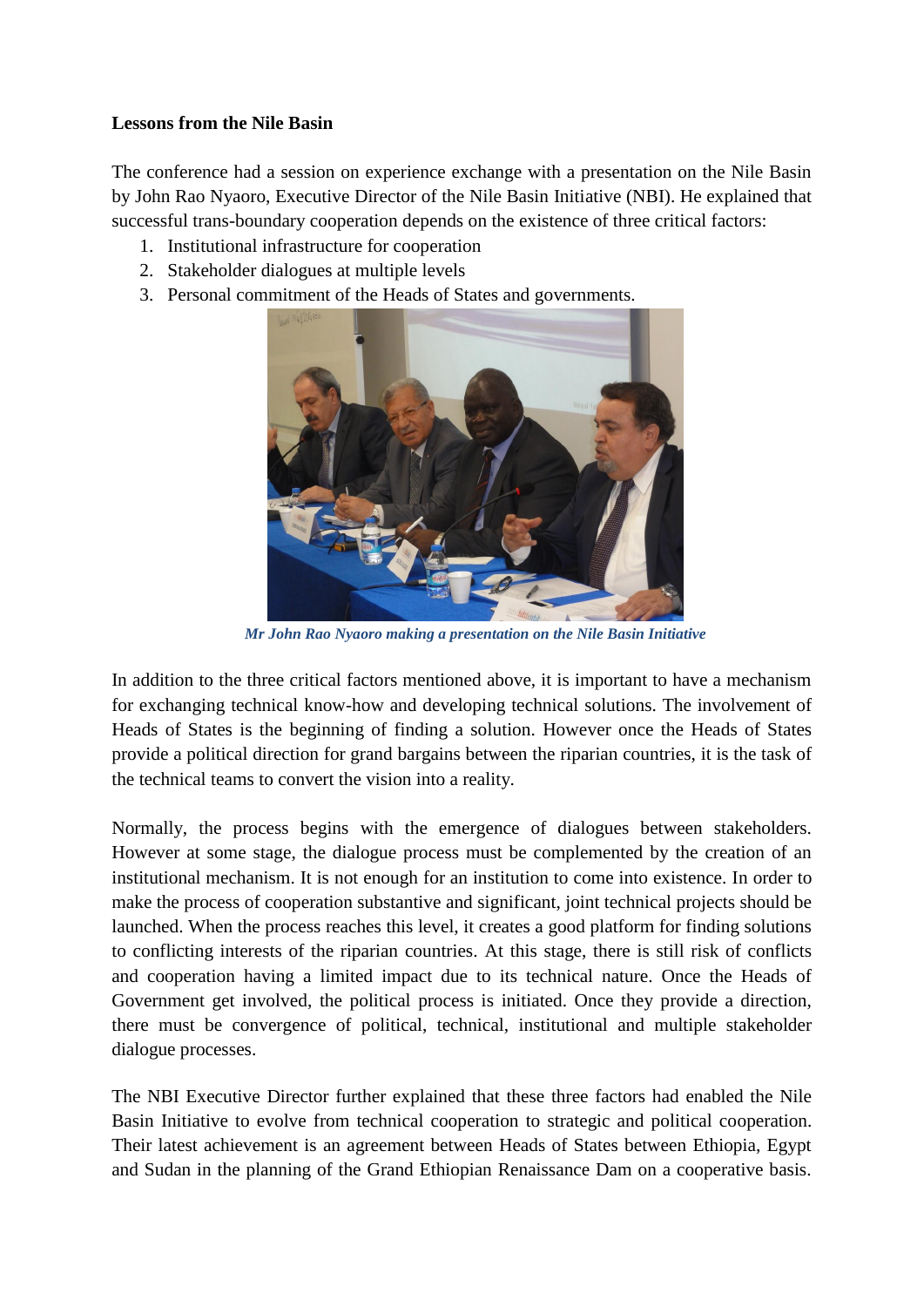He said that there is still a long way to go for the Nile Basin Initiative to reach the level of cooperation achieved by some other shared river basins in Africa.



*Strategic Foresight Group is grateful to the Swedish International Cooperation Agency (Sida) and the MEF University of Istanbul for their support and cooperation in convening this conference. This report reflects the perspectives of the Strategic Foresight Group on the key messages derived from the conference. It does not indicate the endorsement of its views by either partners or participants, as it is a reflection and not a consensus statement.*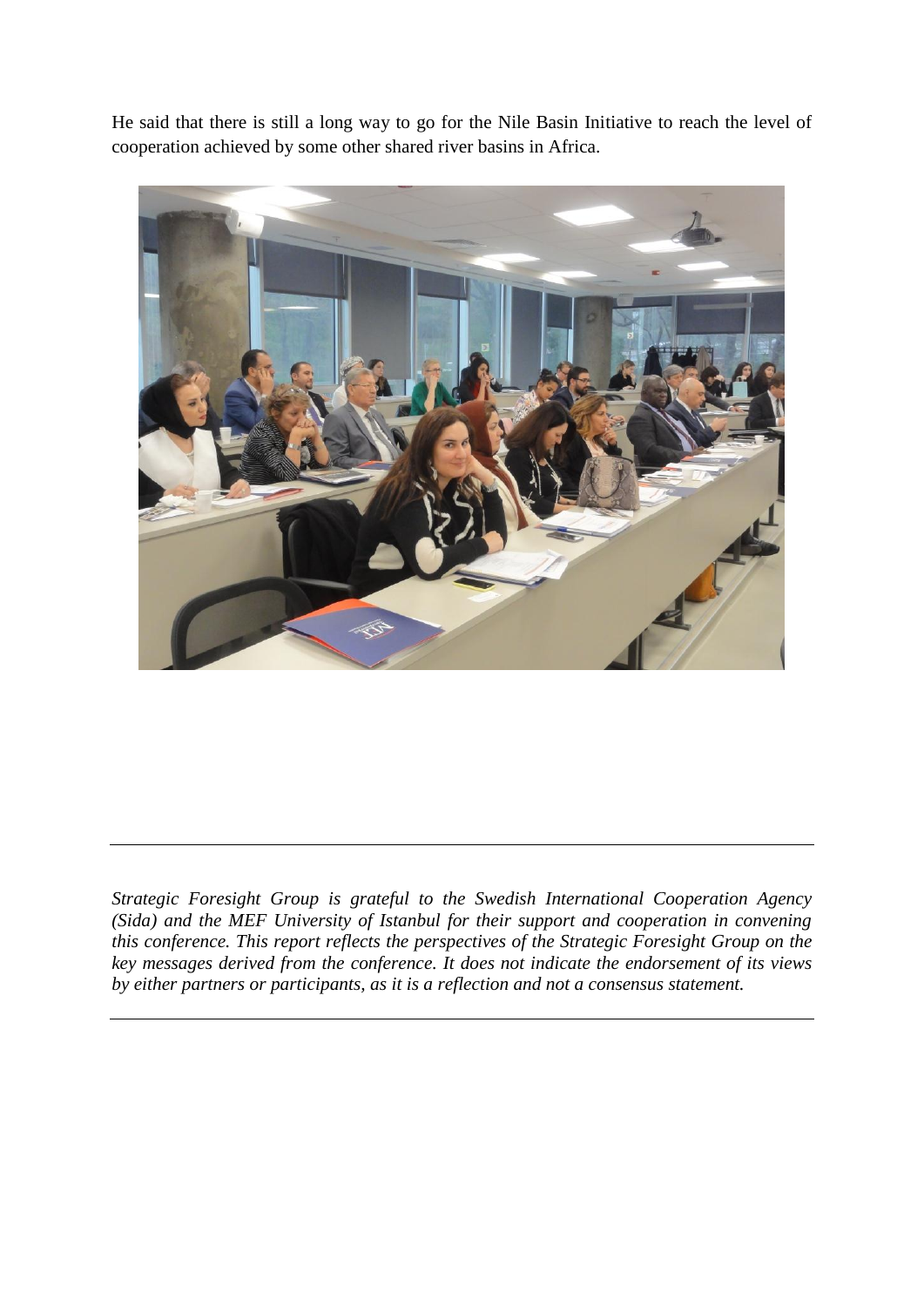## **LIST OF PARTICIPANTS**

## **Special Invitees**

Mr. John Rao Nyaoro, Executive Director, Nile Basin Initiative, Kenya

## **Iraq**

- Dr Hajim Al Hassani, Member of Parliament, former Minister of Industry, and former Speaker of the Parliament
- Ms. Bohar Isa, Member of Parliament (Women's Committee)
- Mr Safa Alsheikh, Deputy of National Security Advisor to the Iraqi Government
- Dr Sadeq Jawad, Adviser to the PM on Water Issues
- Mr Raad Abdul Jalil, Director General, Ministry of Water Resources
- Dr Maha Alziydi, Technical Expert, Ministry of Water Resources
- Ms. Ghada Alamily, General Director, Almada Group for Media, Culture & Arts
- Asst. Prof. Maria Saldarriaga, American University of Iraq

## **Jordan**

- Mr Ibrahim Shahahdeh, Member of Parliament (Chairman of the Water and Agriculture Committee)
- Mr Jamil Nimri, Member of Parliament
- Mr Salim Batayneh, Member of Parliament
- Dr Hakam M. Al Alami, Advisor to HRH Prince El-Hassan bin Talal on Water and **Sanitation**
- Dr Maysoon Zoubi, Former Secretary-General, Ministry of Water and Irrigation
- Ms Hala Zureiqat, Former Director of Jordan Television, Advisor to the Head of Roya TV
- Ms Mayyada Abu-Jaber, Founder, World of Letters
- Ms Seta Tutundjian, Director of Partnerships and Knowledge Management, International Center for Biosaline Agriculture
- Ms Iman Alfares, Editor, Al Ghad Newspaper
- Mr Feras Nusir, Director General, Channel 3
- Ms Reem Alrawashdeh, Senior Columnist, Al Rai Newspaper
- Ms Hana Namrouqa, Journalist, The Jordan Times

## **Lebanon**

- Dr Bassem Shabb, Member of Parliament
- Princess Hayat Arsalan, President, Society of Lebanon the Giver
- Ms Zeina Majdalani, Economic Expert, Office of the Prime Minister
- Mr Michael Young, Opinion Editor, Daily Star Newspaper
- Ms Mey Al Sayegh, International News Editor, Al-Joumhouria
- Ms Marwa Osman, Political Show Host, El Etejah English News Channel
- Ms Sara Mattar, Senior Columnist, Future Newspaper
- Ms Zeinab Othman, Journalist, Al Akhbar Newspaper

## **Turkey**

- Dr Yasar Yakis, former Foreign Minister of Turkey
- Mr. Egeman Bagis, former Minister of EU Affairs, Turkey